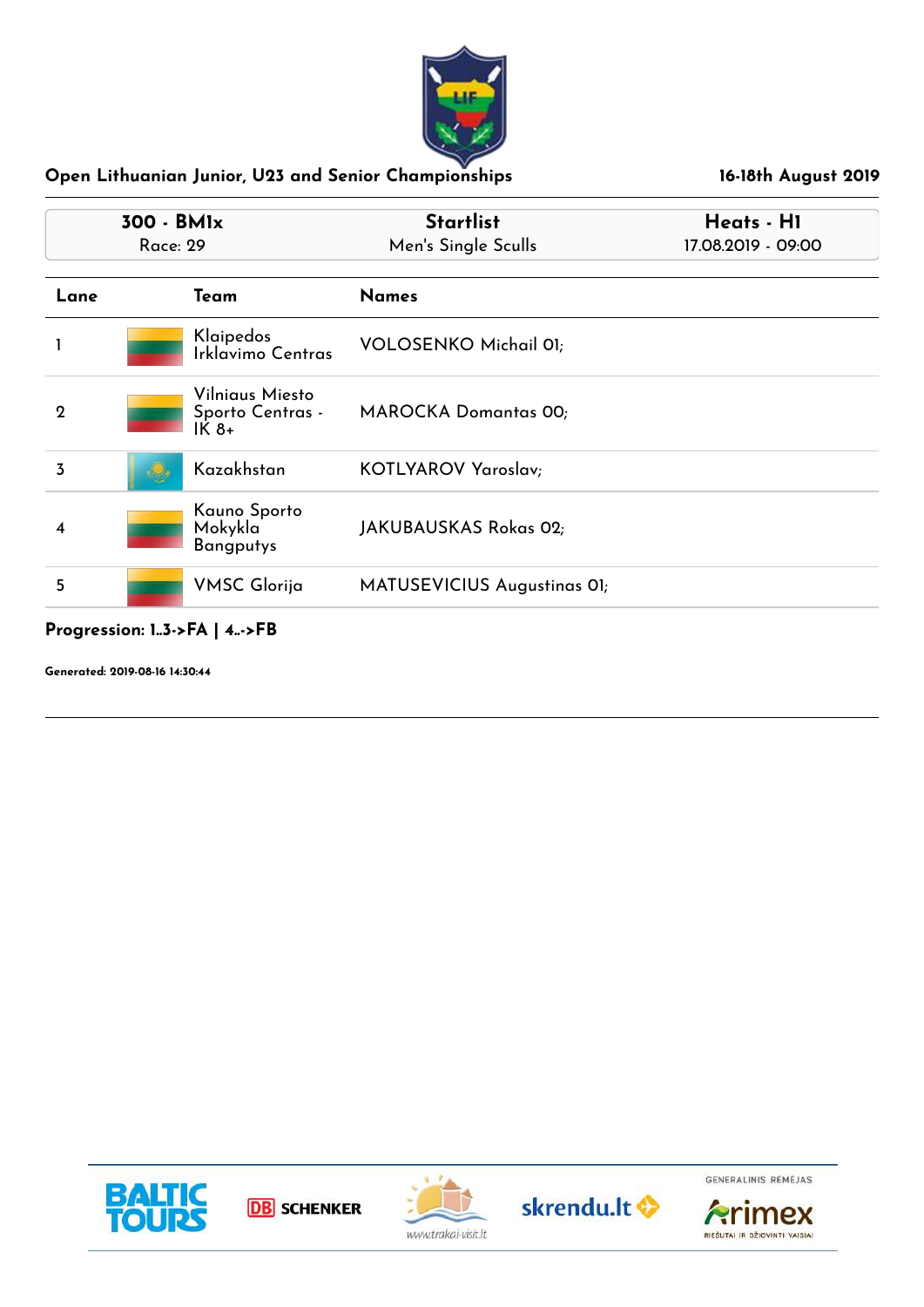

|                | 300 - BMIx<br>Race: 30                                   | <b>Startlist</b><br>Men's Single Sculls | Heats - H2<br>17.08.2019 - 09:06 |
|----------------|----------------------------------------------------------|-----------------------------------------|----------------------------------|
| Lane           | Team                                                     | <b>Names</b>                            |                                  |
|                | Klaipedos<br>Irklavimo Centras                           | LOGVINOVAS Gustas 03;                   |                                  |
| $\overline{2}$ | Klaipedos<br>Irklavimo Centras                           | MURAVJOV Artur 97;                      |                                  |
| 3              | Georgia                                                  | KVELADZE Saba 03;                       |                                  |
| 4              | Siauliu Irklavimo<br>Federacija                          | <b>BALIUTAVICIUS Tadas 04;</b>          |                                  |
| 5              | Kauno Sporto<br>Mokykla <sup>'</sup><br><b>Bangputys</b> | CAPSKAS Jokubas 01;                     |                                  |

### **Progression: 1..3->FA | 4..->FB**

**Generated: 2019-08-16 14:30:44**









RIEŠUTAI IR DŽIOVINTI VAISIAI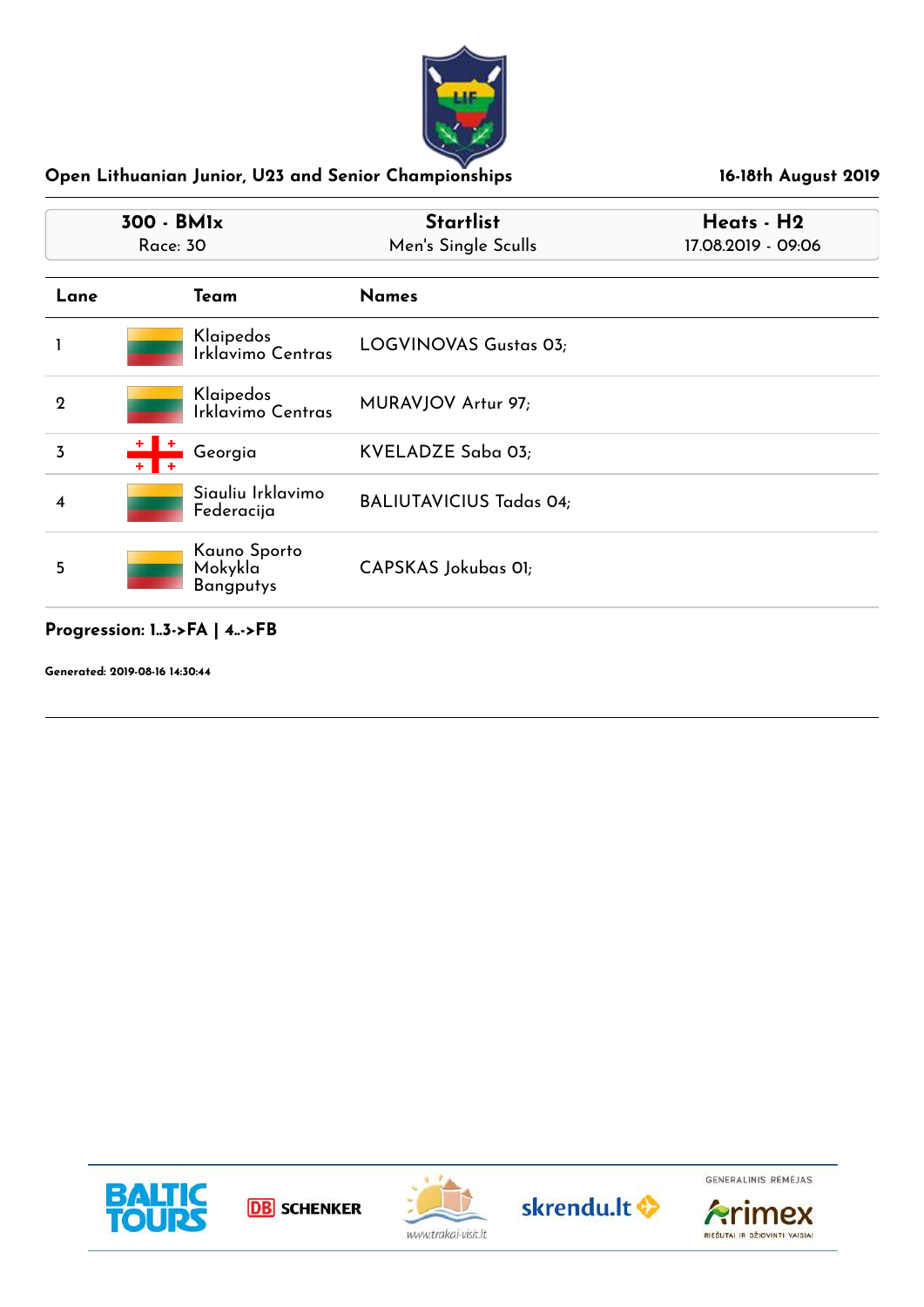

| 301 - BM4x<br>Race: 31 |  |                                               | <b>Startlist</b><br>Men's Quadruple Sculls                                                      | Heats - H1<br>17.08.2019 - 09:15 |
|------------------------|--|-----------------------------------------------|-------------------------------------------------------------------------------------------------|----------------------------------|
| Lane<br>Team           |  |                                               | <b>Names</b>                                                                                    |                                  |
|                        |  | Vilniaus Miesto<br>Sporto Centras -<br>$IK8+$ | NIENIUS Gvidas 99; PAUNKSNIS Benas 02; BINKIS Irvydas 02;<br>LIUTKUS Zygimantas 02;             |                                  |
| $\mathbf 2$            |  | Siauliu Irklavimo<br>Federacija               | <b>JUKNA Eimantas 02; DAUNORAS Dzeraldas 03; KIRDA Paulius</b><br>02; VAITKEVICIUS Martynas 01; |                                  |
| 3                      |  | Klaipedos<br>Irklavimo Centras                | ZVILAUSKAS Rutenis 03; MACERNIS Vytenis 05; GIRSKIS<br>Nojus 05; VAICIUS Justas 04;             |                                  |
| 4                      |  | Kauno Sporto<br>Mokykla<br><b>Bangputys</b>   | VOZNIKAS Arnoldas 02; GREIVYS Aidas 02; JUSKEVICIUS<br>Povilas 03; KELMELIS Arnedas 02;         |                                  |
| 5                      |  | Trakai                                        | KONDRATAVICIUS Vaidas 02; USCILA Modestas 03; PREIDYS<br>Kasperas 02; GOLYSENKO Dominykas 02;   |                                  |

# **Progression: 1..3->FA | 4..->FB**

**Generated: 2019-08-16 14:30:44**









**Arimex** 

RIEŠUTAI IR DŽIOVINTI VAISIAI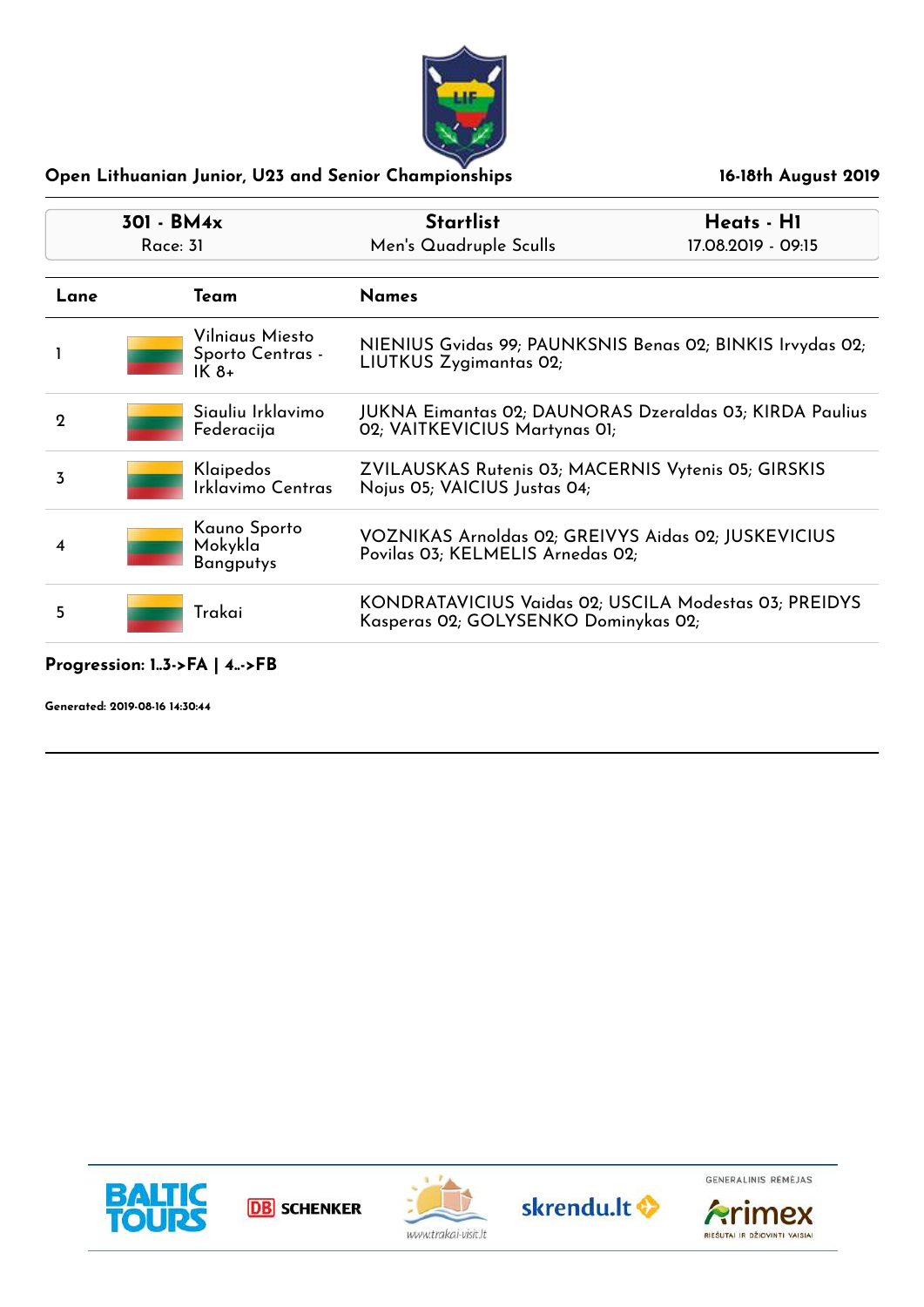

| 17.08.2019 - 09:21                                                                              |
|-------------------------------------------------------------------------------------------------|
|                                                                                                 |
| DAUGELA Elijus 05; JAGMINAS Benas 04; PALIONIS Kristupas                                        |
| CERNEVICIUS Matas 05; VAITKEVICIUS Tadas 04;<br>DAUNORAVICIUS Ignas 05; CERNEVICIUS Paulius 99; |
| <b>BRUSOKAS Paulius 03; BABARSKAS Linas 03; URBONAS</b>                                         |
| GOROHOVSKI Vladislav 02; MURUGOV Artem 04;                                                      |
|                                                                                                 |

## **Progression: 1..3->FA | 4..->FB**

**Generated: 2019-08-16 14:30:44**









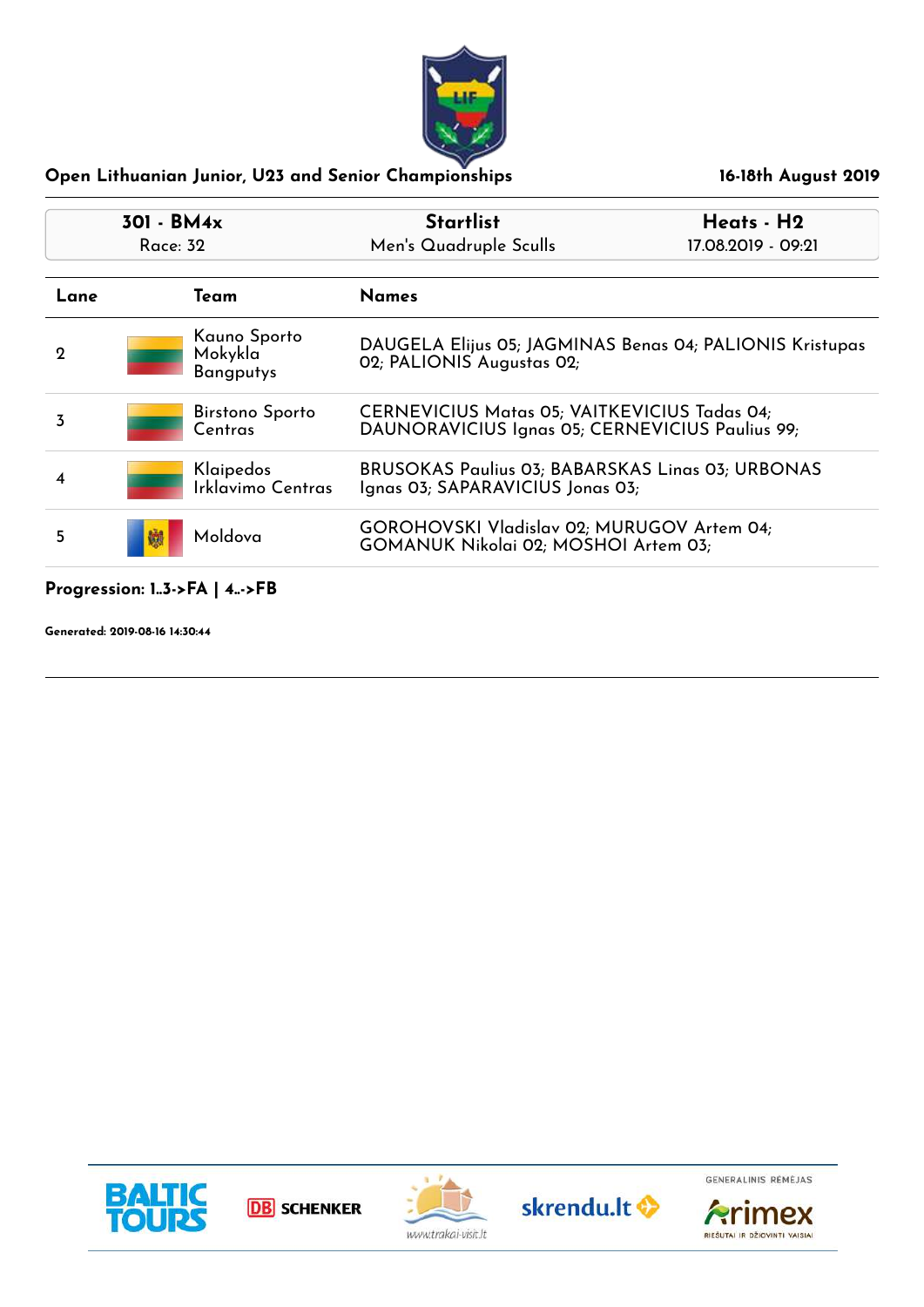

| 304 - BW2x<br><b>Race: 33</b> |                                                            | <b>Startlist</b><br>Women's Double Sculls       | Heats - H1<br>17.08.2019 - 09:30 |
|-------------------------------|------------------------------------------------------------|-------------------------------------------------|----------------------------------|
| Lane                          | Team                                                       | <b>Names</b>                                    |                                  |
|                               | Kauno Sporto<br>Mokykla<br><b>Bangputys</b>                | NABAZAITE Emilija 04; SAKICKAITE Ugne 05;       |                                  |
| $\overline{2}$                | Kauno Sporto<br>Mokykla<br><b>Bangputys</b>                | MAIZVILAITE Egle 00; MICHAILOVA Gabriele 99;    |                                  |
| 3                             | Vilniaus Miesto<br>Sporto Centras -<br>$\overline{1}$ K 8+ | UTKUTE Ugne 01; KIRSYTE Migle 01;               |                                  |
| 4                             | Siauliu Irklavimo<br>Federacija-SM<br><b>Bangputys</b>     | MATULIONYTE Laura 04; MIKALAUSKAITE Vytaute 06; |                                  |
| 5                             | Kauno Sporto<br>Mokykla<br><b>Bangputys</b>                | ZIUKAITE Patricija; SINKEVICIUTE Jolanta 07;    |                                  |
| 6                             | Kauno Sporto<br>Mokykla<br><b>Bangputys</b>                | JUZENAITE Ugne 02; RIMKUTE Dovile 01;           |                                  |

**Progression: 1..3->FA | 4..->FB**

**Generated: 2019-08-16 14:30:44**





**DB** SCHENKER



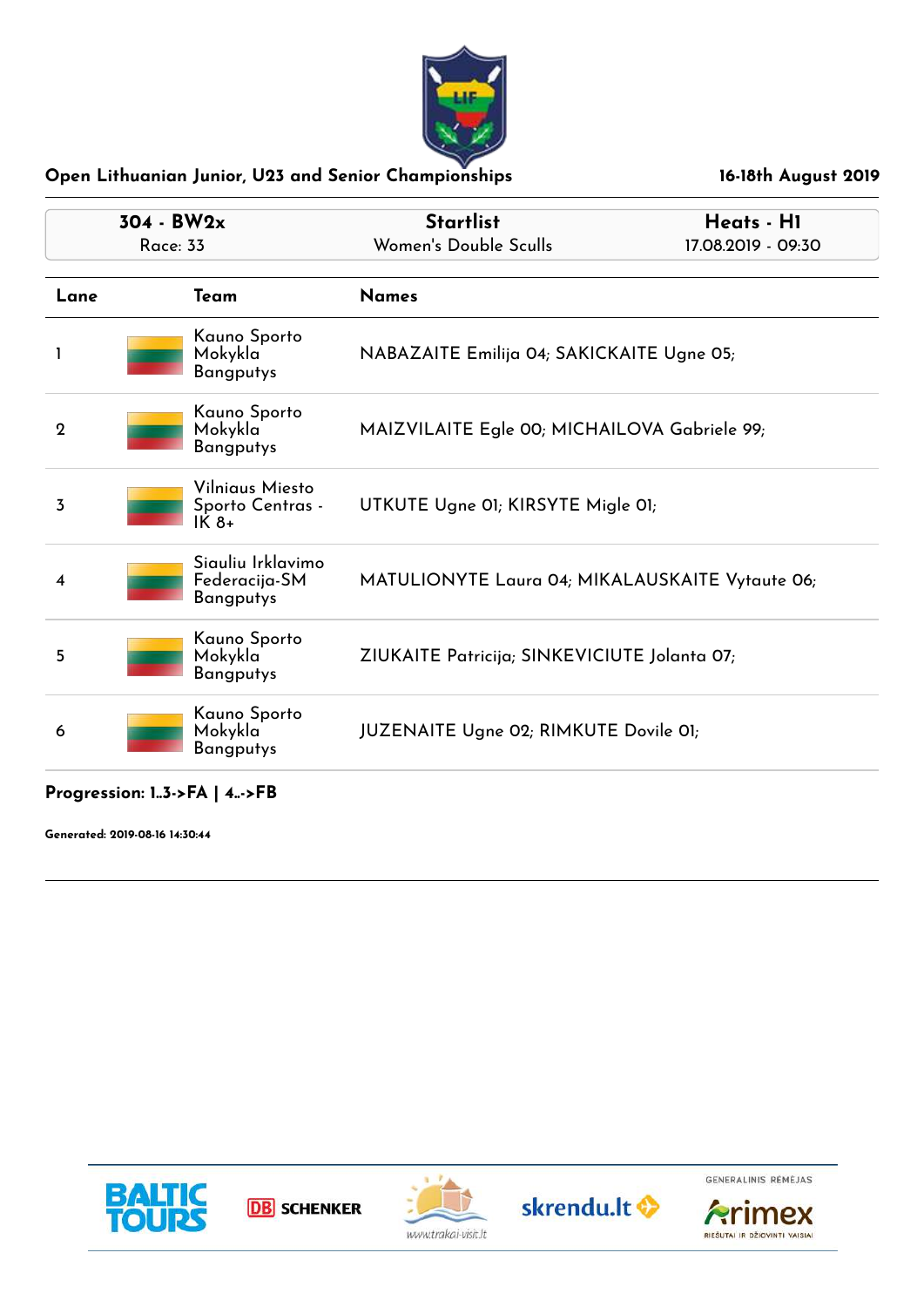

| 304 - BW2x<br>Race: 34 |                                                          | <b>Startlist</b>                             | Heats - H2         |
|------------------------|----------------------------------------------------------|----------------------------------------------|--------------------|
|                        |                                                          | Women's Double Sculls                        | 17.08.2019 - 09:36 |
| Lane                   | Team                                                     | <b>Names</b>                                 |                    |
|                        | Kauno Sporto<br>Mokykla<br><b>Bangputys</b>              | STASKUNAITE Jurgita 05; SIMKUTE Gabriele;    |                    |
| $\boldsymbol{2}$       | Kauno Sporto<br>Mokykla<br><b>Bangputys</b>              | DAMBRAUSKAITE Mija 03; VAIDELYTE Laurita 03; |                    |
| 3                      | Kauno Sporto<br>Mokykla<br><b>Bangputys</b>              | DUBAUSKAITE Gabija; KILTINAVICIUTE Rugile;   |                    |
| 4                      | Siauliu Irklavimo<br>Federacija-SM<br><b>Bangputys</b>   | NAZARENKAITE Nomeda 02; ZILIONYTE Kamile 02; |                    |
| 5                      | Kauno Sporto<br>Mokykla <sup>-</sup><br><b>Bangputys</b> | GRUMADAITE Vestina 04; ZELVYTE Ema 06;       |                    |
| 6                      | Klaipedos<br>Irklavimo Centras                           | STANKUTE Laura 97; STANKUTE Jurinda 01;      |                    |

#### **Progression: 1..3->FA | 4..->FB**

**Generated: 2019-08-16 14:30:44**





**DB** SCHENKER





**Arimex** 

RIEŠUTAI IR DŽIOVINTI VAISIAI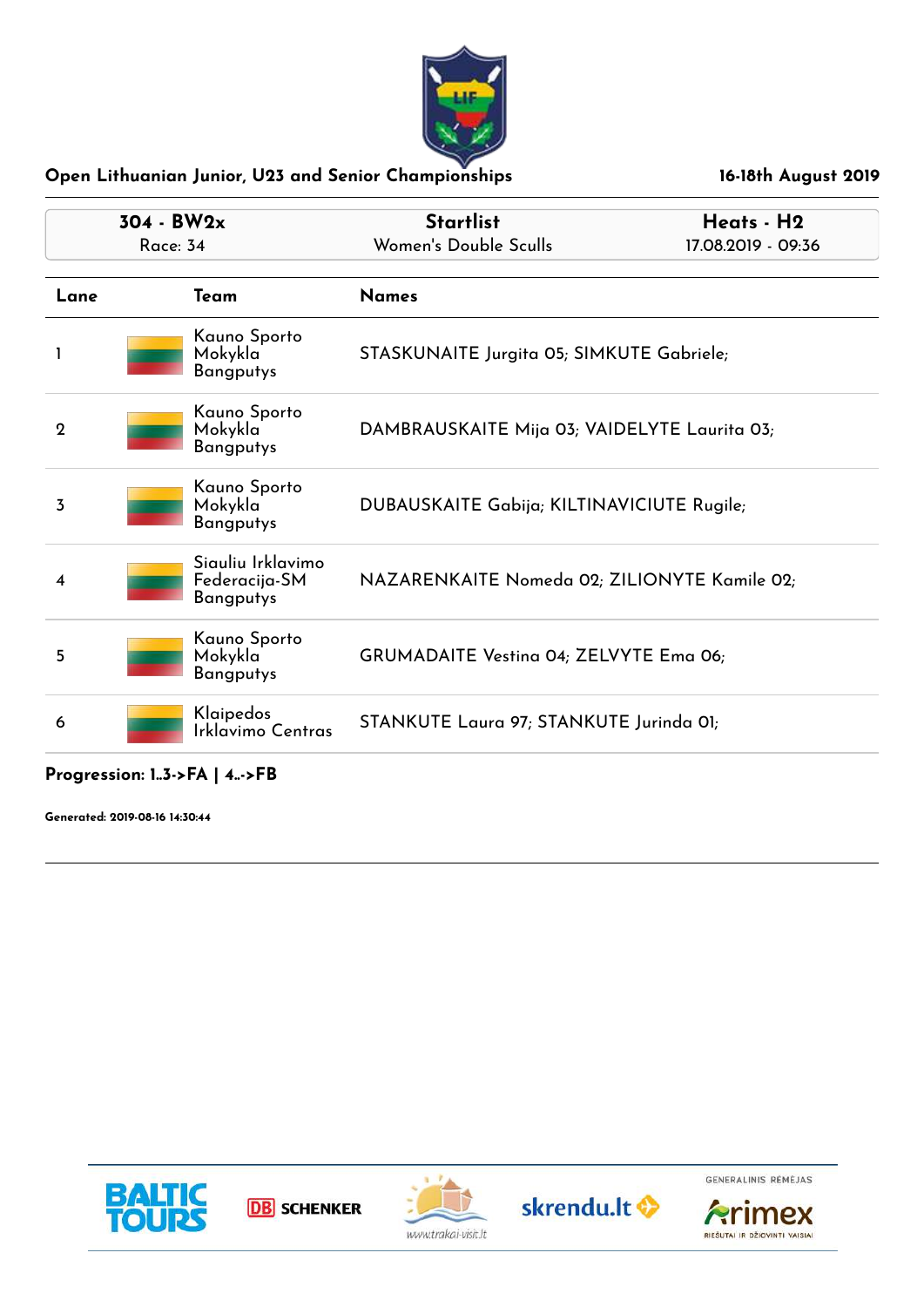

| $205 - M2x$<br>Race: 35      |  |                                               | <b>Startlist</b><br>Men's Double Sculls               | Heats - H1<br>17.08.2019 - 10:00 |
|------------------------------|--|-----------------------------------------------|-------------------------------------------------------|----------------------------------|
| <b>Names</b><br>Team<br>Lane |  |                                               |                                                       |                                  |
|                              |  | Vilniaus Miesto<br>Sporto Centras -<br>$IK8+$ | SIRVINSKAS Daumantas Romualdas 03; NIENIUS Tauras 03; |                                  |
| $\mathbf 2$                  |  | Takon Soutajat-<br>Nesteen Soutajat           | KAUPPI Jukka-Pekka 81; KARPPINEN Olli-Pekka 93;       |                                  |
| 3                            |  | KRSM-Favoritas-<br>VMSC 8+                    | MASANAUSKAS Titas 01; PRUSINSKAS Virgilijus 01;       |                                  |
| 4                            |  | Turun Soutajat                                | HELMI Antton 94; JOUSIMO Joonas 95;                   |                                  |
| 5                            |  | Kauno Sporto<br>Mokykla<br><b>Bangputys</b>   | SKAMAROCIUS Paulius 02; SARKAUSKAS Gediminas 02;      |                                  |

**Progression: 1..3->FA | 4..->FB**

**Generated: 2019-08-16 14:30:44**